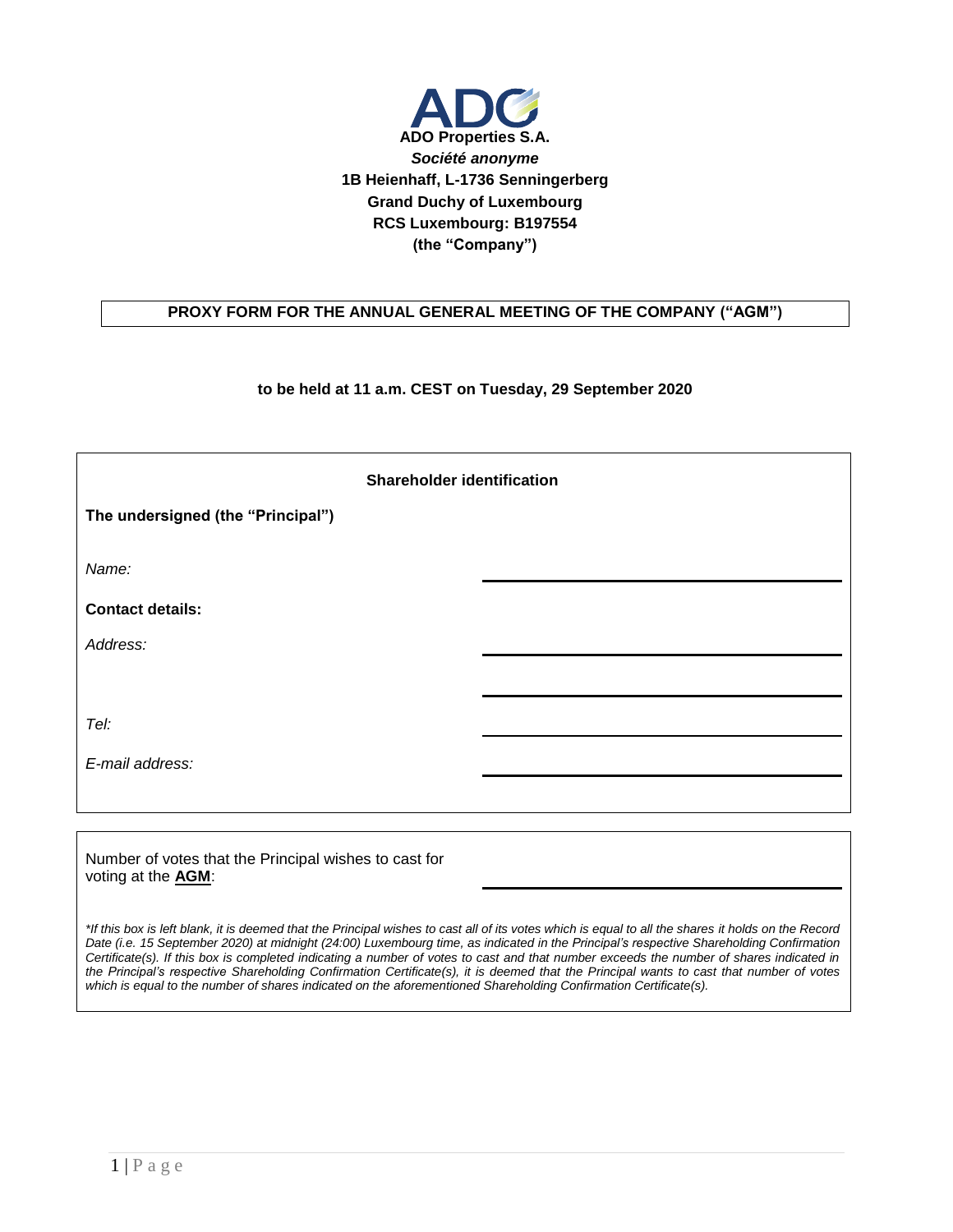- 1. The Principal hereby notifies that he/she/it will be represented at the AGM to be held at 11 a.m. CEST on Tuesday, 29 September 2020 for the total number of shares mentioned above or otherwise for the total number of shares the holding of which on the Record Date is established.
- 2. Furthermore, the Principal hereby grants authorisation to the following proxyholder designated by the Company:-

**any employee of BNP Paribas Securities Services, Luxembourg branch, Corporate Trust Services, with business address at 60, avenue J.F. Kennedy, L-1855 Luxembourg, Grand Duchy of Luxembourg**,

to hold the power of attorney, together with the right to delegate the authority to another person, to represent it at the AGM to be held at 11 a.m. CEST on Tuesday, 29 September 2020 and to execute the Principal's voting rights in the Principal's name and on the Principal's behalf in the manner subsequently described in section 3 below.

*(Note: In light of the global spread of Covid-19 and in accordance with article 1 of the Luxembourg law of 20 June 2020 extending the period of time for measures relating to the holding of meetings of companies and other legal entities and notwithstanding any contrary provisions in the articles of association of the Company, the Company will not hold a physical meeting. Neither shareholders nor their proxies shall be able to attend the AGM in person.)*

- 3. The Principal chooses one of the 2 options below and ticks the corresponding box:
	- a. The Principal irrevocably gives power to the proxyholder designated by the Company to vote in the Principal's name and on the Principal's behalf and as the proxyholder designated by the Company deems fit on all resolutions of the agenda in addition to all amendments or new resolutions that would be validly presented to the AGM.
	- b. The Principal issues specific instructions for the proxyholder designated by the Company.

If amendments or new resolutions were to be presented, the Principal irrevocably gives power to the proxyholder designated by the Company to vote in the Principal's name and on the Principal's behalf and as the proxyholder designated by the Company deems fit, unless the Principal ticks the box below:

*"I abstain"*   $\Box$ 

In case of choice of option b. above, please issue an instruction for each proposed resolution made by the board of directors of the Company on the agenda item as set out in the convening notice for the AGM. Only one instruction may be issued for each item on the agenda. The omission to tick any box with respect to any proposed resolution shall allow the proxyholder designated by the Company to vote in the Principal's name and on the Principal's behalf but as the proxyholder designated by the Company deems fit.

Please tick only within the small boxes  $\Box$  and please only tick one box  $\Box$  per agenda item.

 $\Box$ 

 $\Box$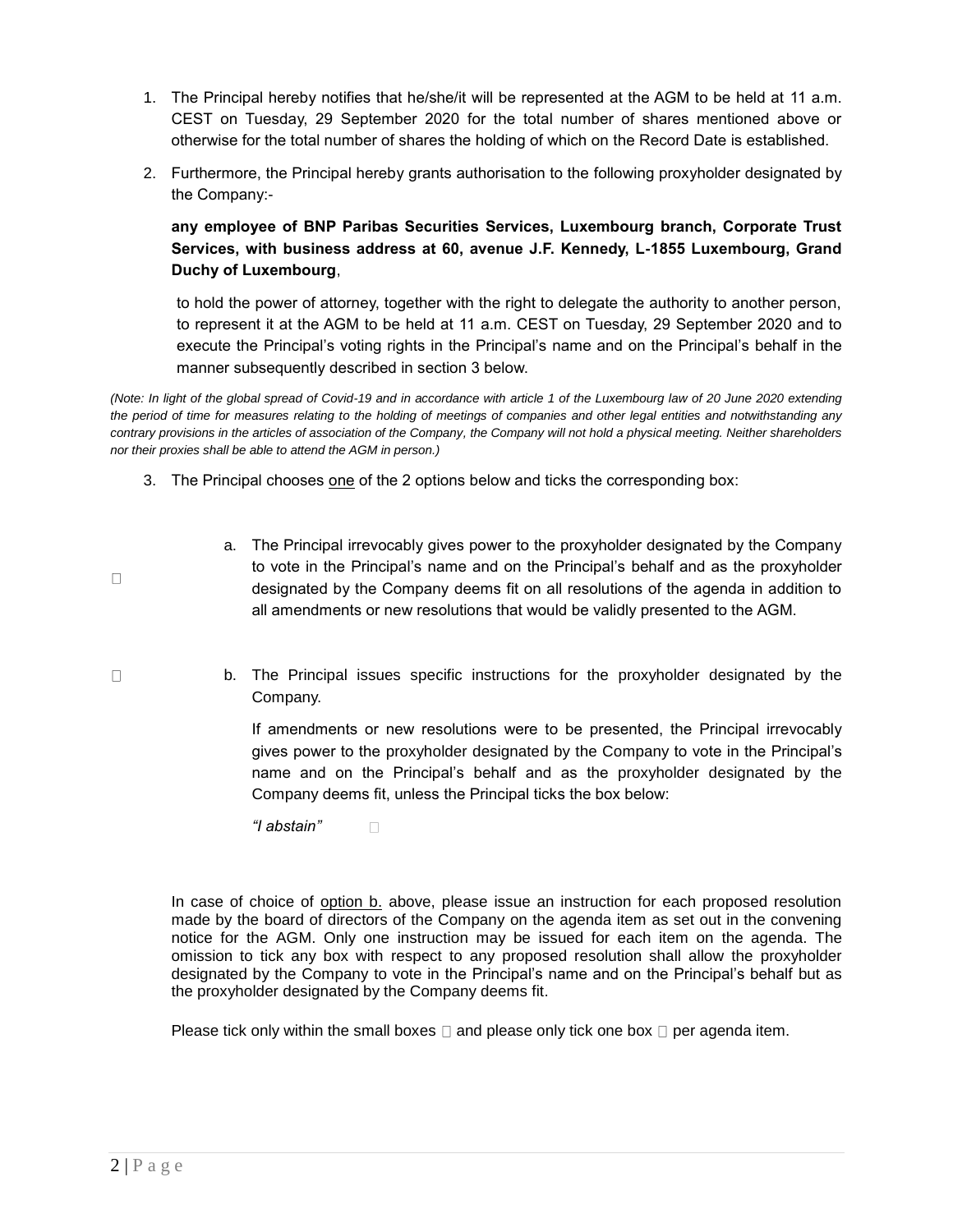| Agenda<br>item N° | PROPOSED RESOLUTION                                                                                                                                                                                                                                                                                                                                                                                                                                                        | <b>VOTE</b><br><b>FOR</b> | <b>VOTE</b><br><b>AGAINST</b> | <b>ABSTAIN</b> |
|-------------------|----------------------------------------------------------------------------------------------------------------------------------------------------------------------------------------------------------------------------------------------------------------------------------------------------------------------------------------------------------------------------------------------------------------------------------------------------------------------------|---------------------------|-------------------------------|----------------|
| 1                 | No resolution required                                                                                                                                                                                                                                                                                                                                                                                                                                                     |                           |                               |                |
| $\mathbf{2}$      | No resolution required                                                                                                                                                                                                                                                                                                                                                                                                                                                     |                           |                               |                |
| 3                 | The General Meeting, after having reviewed the management report of the<br>board of directors of the Company and the report of the independent auditor of<br>the Company, approves the stand-alone annual financial statements for the<br>financial year ending 31 December 2019 in their entirety.                                                                                                                                                                        | $\Box$                    | $\Box$                        | $\Box$         |
| 4                 | The General Meeting, after having reviewed the management report of the<br>board of directors of the Company and the report of the independent auditor of<br>the Company, approves the consolidated financial statements of the Company<br>and its group for the financial year ending 31 December 2019 in their entirety.                                                                                                                                                 | $\Box$                    | 0                             | $\Box$         |
| 5                 | The General Meeting acknowledges that the net profit of the Company amounts<br>to EUR 391,874,636 according to the stand-alone financial statements of the<br>Company and resolves to carry it forward to the next financial year.                                                                                                                                                                                                                                         | $\Box$                    | $\Box$                        | $\Box$         |
| 6                 | The General Meeting resolves (i) to grant discharge (quitus) to all directors who<br>held office during the financial year ending 31 December 2019 in respect of the<br>performance of their duties during that financial year and (ii) furthermore, for<br>declaratory purposes only, to confirm the appointment of any present or former<br>directors of the Company who were appointed by co-optation since the last<br>general meeting of shareholders of the Company. | $\Box$                    | 0                             | $\Box$         |
| 7                 | The General Meeting approves the re-appointment of Dr. Peter Maser as<br>director of the Company for a period running from the date of this AGM until the<br>annual general meeting of the Company to take place in the year 2023.                                                                                                                                                                                                                                         | $\Box$                    | $\Box$                        | $\Box$         |
| 8                 | The General Meeting approves the re-appointment of Mr. Thierry Beaudemoulin<br>as director of the Company for a period running from the date of this AGM until<br>the annual general meeting of the Company to take place in the year 2023.                                                                                                                                                                                                                                | $\Box$                    | $\Box$                        | $\Box$         |
| 9                 | The General Meeting approves the re-appointment of Mr. Maximilian Rienecker<br>as director of the Company for a period running from the date of this AGM until<br>the annual general meeting of the Company to take place in the year 2023.                                                                                                                                                                                                                                | $\Box$                    | $\Box$                        | $\Box$         |
| 10                | The General Meeting approves the re-appointment of Ms. Arzu Akkemik as<br>director of the Company for a period running from the date of this AGM until the<br>annual general meeting of the Company to take place in the year 2023.                                                                                                                                                                                                                                        | 0                         | $\Box$                        | $\Box$         |
| 11                | The General Meeting approves the re-appointment of Dr. Michael Bütter as<br>director of the Company for a period running from the date of this AGM until the<br>annual general meeting of the Company to take place in the year 2023.                                                                                                                                                                                                                                      | $\Box$                    | $\Box$                        | $\Box$         |
| 12                | The General Meeting approves the appointment of Mr. Thomas Zinnöcker as<br>director of the Company for a period running from the date of this AGM until the<br>annual general meeting of the Company to take place in the year 2023.                                                                                                                                                                                                                                       | $\Box$                    | $\Box$                        | $\Box$         |
| 13                | The General Meeting approves the appointment of Mr. Claus Jorgensen as<br>director of the Company for a period running from the date of this AGM until the<br>annual general meeting of the Company to take place in the year 2023.                                                                                                                                                                                                                                        | $\Box$                    | 0                             | $\Box$         |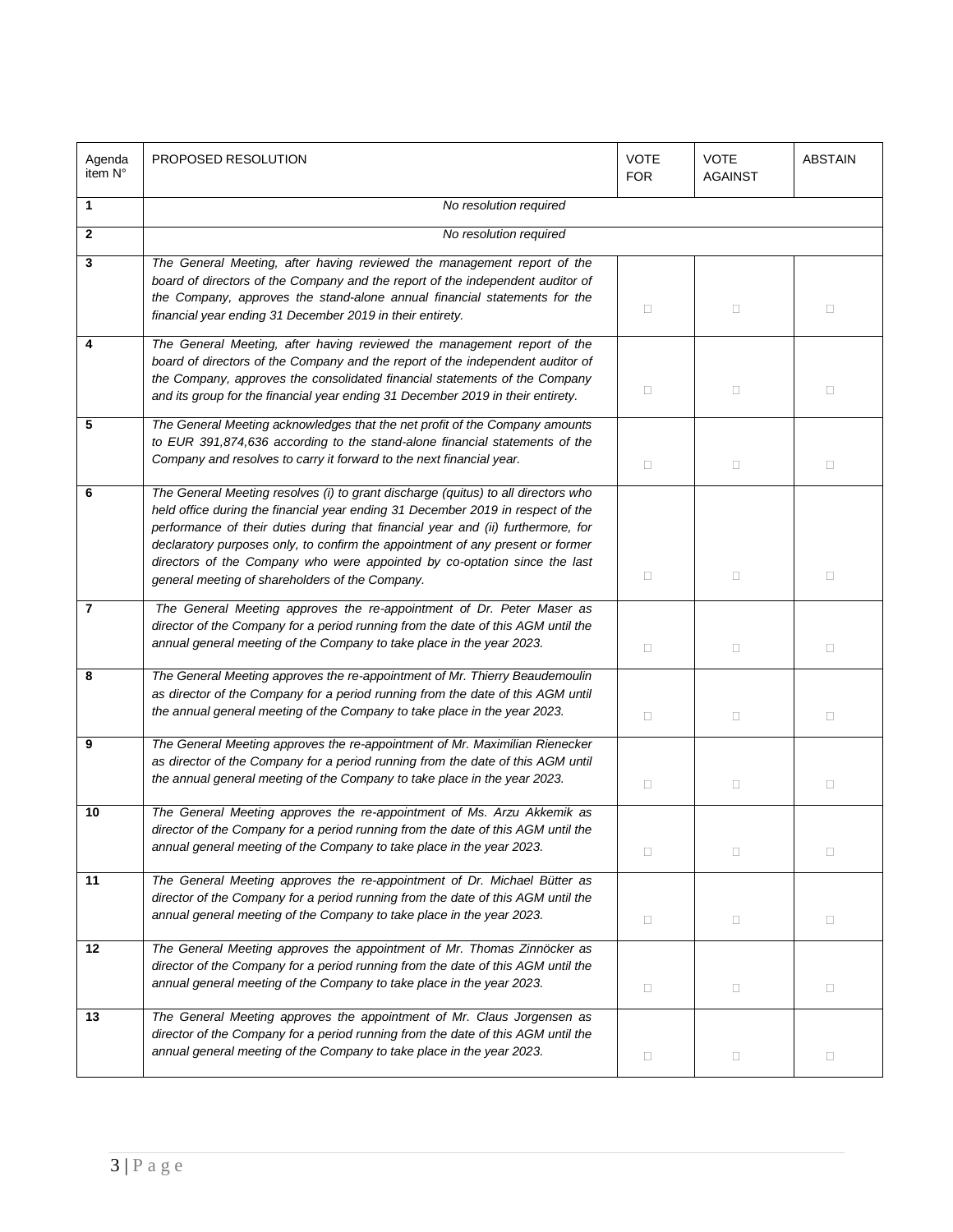| Agenda<br>item N° | PROPOSED RESOLUTION                                                                                                                                                                                                                                                                                                                                                                                                                                                                                                                                                                                                                                                                                                                                                                                                                                                                                                                                                                                                                                                                                                                                                                                                                                                                                                                                                                                                                                                                                                                                                                                                                     |        | <b>VOTE</b><br><b>AGAINST</b> | <b>ABSTAIN</b> |
|-------------------|-----------------------------------------------------------------------------------------------------------------------------------------------------------------------------------------------------------------------------------------------------------------------------------------------------------------------------------------------------------------------------------------------------------------------------------------------------------------------------------------------------------------------------------------------------------------------------------------------------------------------------------------------------------------------------------------------------------------------------------------------------------------------------------------------------------------------------------------------------------------------------------------------------------------------------------------------------------------------------------------------------------------------------------------------------------------------------------------------------------------------------------------------------------------------------------------------------------------------------------------------------------------------------------------------------------------------------------------------------------------------------------------------------------------------------------------------------------------------------------------------------------------------------------------------------------------------------------------------------------------------------------------|--------|-------------------------------|----------------|
| 14.               | The General Meeting approves the appointment of Mr. Thilo Schmid as director<br>of the Company for a period running from the date of this AGM until the annual<br>general meeting of the Company to take place in the year 2023.                                                                                                                                                                                                                                                                                                                                                                                                                                                                                                                                                                                                                                                                                                                                                                                                                                                                                                                                                                                                                                                                                                                                                                                                                                                                                                                                                                                                        |        | $\Box$                        | $\Box$         |
| 15.               | The General Meeting approves the following directors' remuneration applicable<br>as from the start of the financial year 2020:<br>an annual fixed remuneration in a gross amount of EUR 150,000 for<br>the role as the chairman of the board of directors of the Company;<br>an annual fixed remuneration in a gross amount of EUR 100,000 for<br>the role as the deputy chairman of the board of directors of the<br>Company;<br>an annual fixed remuneration in a gross amount of EUR 75,000 for<br>the role as a director of the Company (excluding with chairman or<br>deputy chairman of the board of directors);<br>an additional annual fixed remuneration in a gross amount of EUR<br>25,000 for any director who also acts as the chairman of any<br>committee of the Company;<br>an additional fee in a gross amount of EUR 1,500 per attendance of a<br>director at a meeting of the board of directors of the Company or any<br>committee of the Company, of which the director is a member.                                                                                                                                                                                                                                                                                                                                                                                                                                                                                                                                                                                                                                | $\Box$ | $\Box$                        | $\Box$         |
| 16.               | The General Meeting decides to approve the re-appointment of KPMG<br>Luxembourg, société cooperative, with registered office at 39, avenue John F.<br>Kennedy, L-1855 Luxembourg as independent auditor of the Company in<br>relation to the statutory annual financial statements of the Company and the<br>consolidated financial statements of the Company and its group for a term<br>which will expire at the end of the annual general meeting of shareholders of<br>the Company to take place in 2021.                                                                                                                                                                                                                                                                                                                                                                                                                                                                                                                                                                                                                                                                                                                                                                                                                                                                                                                                                                                                                                                                                                                           | $\Box$ | $\Box$                        | $\Box$         |
| 17                | The General Meeting grants all powers to the board of directors of the Company,<br>with option to delegate, to buy-back, either directly or through a subsidiary of the<br>Company, shares of the Company for a period of five (5) years following the date<br>of the present General Meeting. In particular, the General Meeting resolves that<br>the aggregate amount of the shares of the Company which may be acquired may<br>not exceed 10% of the aggregate amount of the issued share capital of the<br>Company at the date of exercise of the present authorisation.<br>In each individual case, the buy-back is to be conducted, at the choice of the board<br>of directors of the Company or the delegate of the board of directors of the<br>Company (the "Delegate"), (i) through the stock exchange, or (ii) by means of a<br>purchase offer addressed to all shareholders, or (iii) by means of a public invitation<br>to submit a sale offer, or (iv) by means of issuing tendering rights to shareholders.<br>To the extent that the buy-back is conducted through the stock<br>i.<br>exchange, the repurchase price per share (excluding any ancillary buy-<br>back costs and without any tax gross-up obligation) paid by the<br>Company may not exceed, by more than 10%, or fall short, by more than<br>20%, of the price for a share of the Company in Xetra trading (or a<br>functionally comparable successor system to the Xetra system) at the<br>Frankfurt Stock Exchange ascertained on the trading day by the opening<br>auction;<br>To the extent that the buy-back is conducted through a purchase<br>ii. | 0      | $\Box$                        | $\Box$         |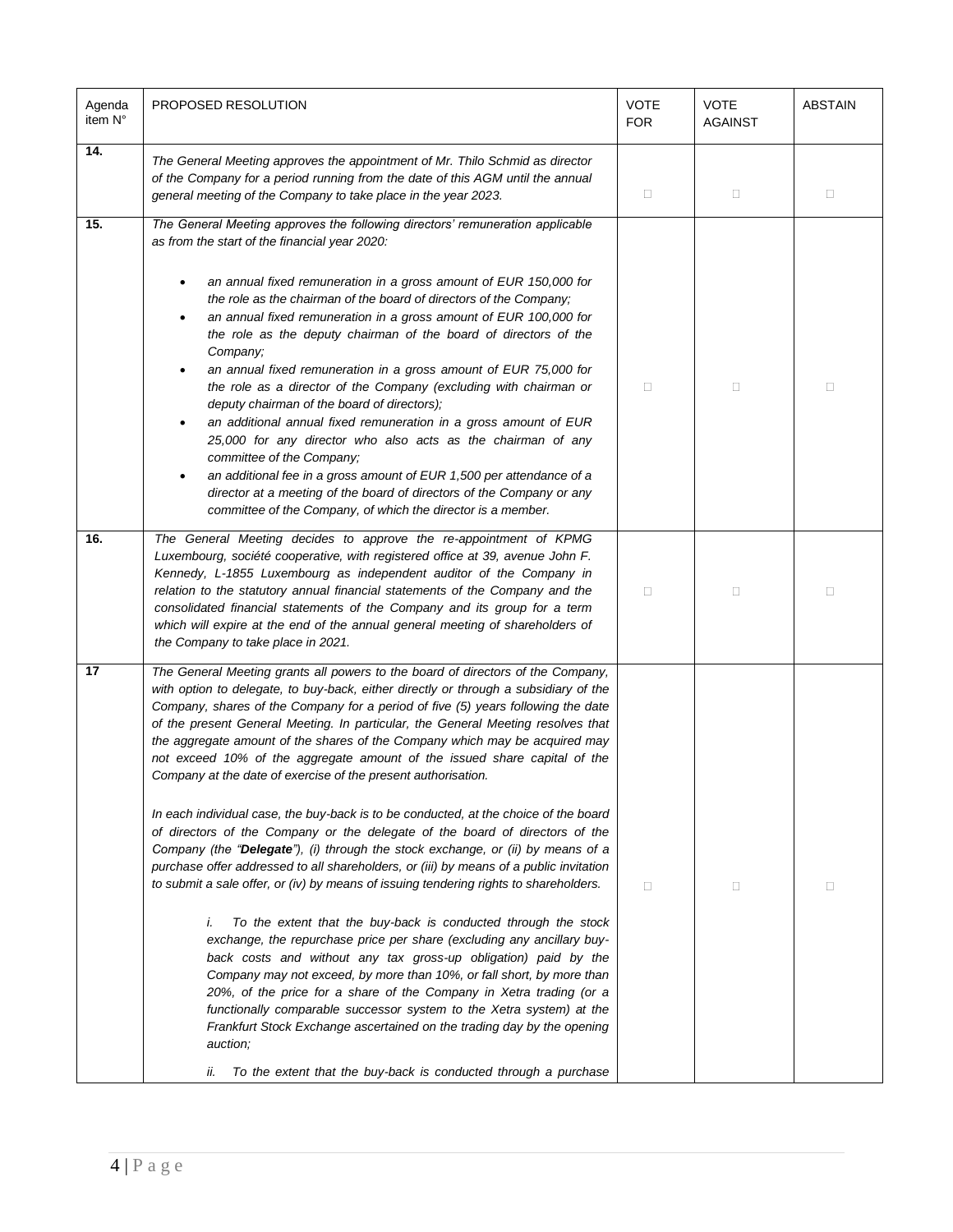| Agenda<br>item N° | PROPOSED RESOLUTION                                                                                                                                                                                                                                                                                                                                                                                                                                                                                                                                                                                                                                                                                                                                                                                                                                                                                                                                                                     | <b>VOTE</b><br><b>FOR</b> | <b>VOTE</b><br><b>AGAINST</b> | <b>ABSTAIN</b> |
|-------------------|-----------------------------------------------------------------------------------------------------------------------------------------------------------------------------------------------------------------------------------------------------------------------------------------------------------------------------------------------------------------------------------------------------------------------------------------------------------------------------------------------------------------------------------------------------------------------------------------------------------------------------------------------------------------------------------------------------------------------------------------------------------------------------------------------------------------------------------------------------------------------------------------------------------------------------------------------------------------------------------------|---------------------------|-------------------------------|----------------|
|                   | offer addressed to all shareholders (the "Offer"), the repurchase price<br>per share (excluding any ancillary buy-back costs and without any tax<br>gross-up obligation) offered and paid by the Company may not exceed,<br>by more than 10%, or fall short, by more than 20%, of the average of the<br>closing prices of shares of the Company in Xetra trading (or a<br>functionally comparable successor system to the Xetra system) at the<br>Frankfurt Stock Exchange on the last two exchange trading days before<br>the date of the publication of the Offer.                                                                                                                                                                                                                                                                                                                                                                                                                    |                           |                               |                |
|                   | In the event that a significant change in the share price occurs after the<br>publication of the Offer, the Offer may be adjusted. In case of an<br>adjustment, the reference price is the closing price of the last exchange<br>trading day before the date of the publication of the adjustment, and the<br>10% limit for exceeding or 20% limit for falling short shall be applied to<br>this price. In the event that an Offer is oversubscribed, the buy-back may<br>be conducted in accordance with the proportion of the shareholdings<br>held by the tendering shareholders in relation to each other<br>(shareholding quotas) or in accordance with the proportion of the<br>tendered shares (tendering quotas). In addition, (i) in order to avoid<br>fraction of shares, rounding may be applied and (ii) a preferential<br>acceptance of small numbers of shares may be provided for. The Offer<br>may also stipulate additional conditions;                                |                           |                               |                |
|                   | iii. To the extent that the buy-back is conducted through a public<br>invitation to all shareholders to submit a sale offer, the Company will<br>determine a price range per share within which the sales offers can be<br>submitted. The purchase price per share offered and paid by the<br>Company (excluding incidental acquisition costs) may not exceed, by<br>more than 10%, or fall short, by more than 20%, of the average closing<br>prices of shares of the Company in Xetra trading (or a functionally<br>comparable successor system to the Xetra system) at the Frankfurt<br>Stock Exchange on the last two exchange trading days before the date<br>of the publication of the public invitation to submit a sale offer.                                                                                                                                                                                                                                                  |                           |                               |                |
|                   | If after the publication of invitation to submit a sale offer there are<br>significant deviations in the relevant share price, the invitation to submit<br>sale offer may be adjusted. In case of an adjustment, the relevant<br>reference price shall be the closing price of the last trading day prior to<br>the date of the publication of the adjustment. In the event that not all<br>sales offers of an equal value can be accepted due to the volume<br>limitation, the buy-back may be conducted in accordance with the<br>proportion of the shareholdings held by the tendering shareholders in<br>relation to each other (shareholding quotas) or in accordance with the<br>proportion of the tendered shares (tendering quotas). In addition, (i) in<br>order to avoid fraction of shares, rounding may be applied and (ii) a<br>preferential acceptance of small numbers of shares may be provided for.<br>The public invitation may also stipulate additional conditions; |                           |                               |                |
|                   | To the extent that the buy-back is conducted through issuing tender<br>iv.<br>rights to the shareholders, these shares can be allocated per share held<br>in the Company. In accordance with the ratio of the Company's share<br>capital to the volume of shares to be repurchased by the Company, a<br>correspondingly fixed number of tender rights entitles the holder to sell<br>one of the Company's shares to the Company. Tender rights may also                                                                                                                                                                                                                                                                                                                                                                                                                                                                                                                                 |                           |                               |                |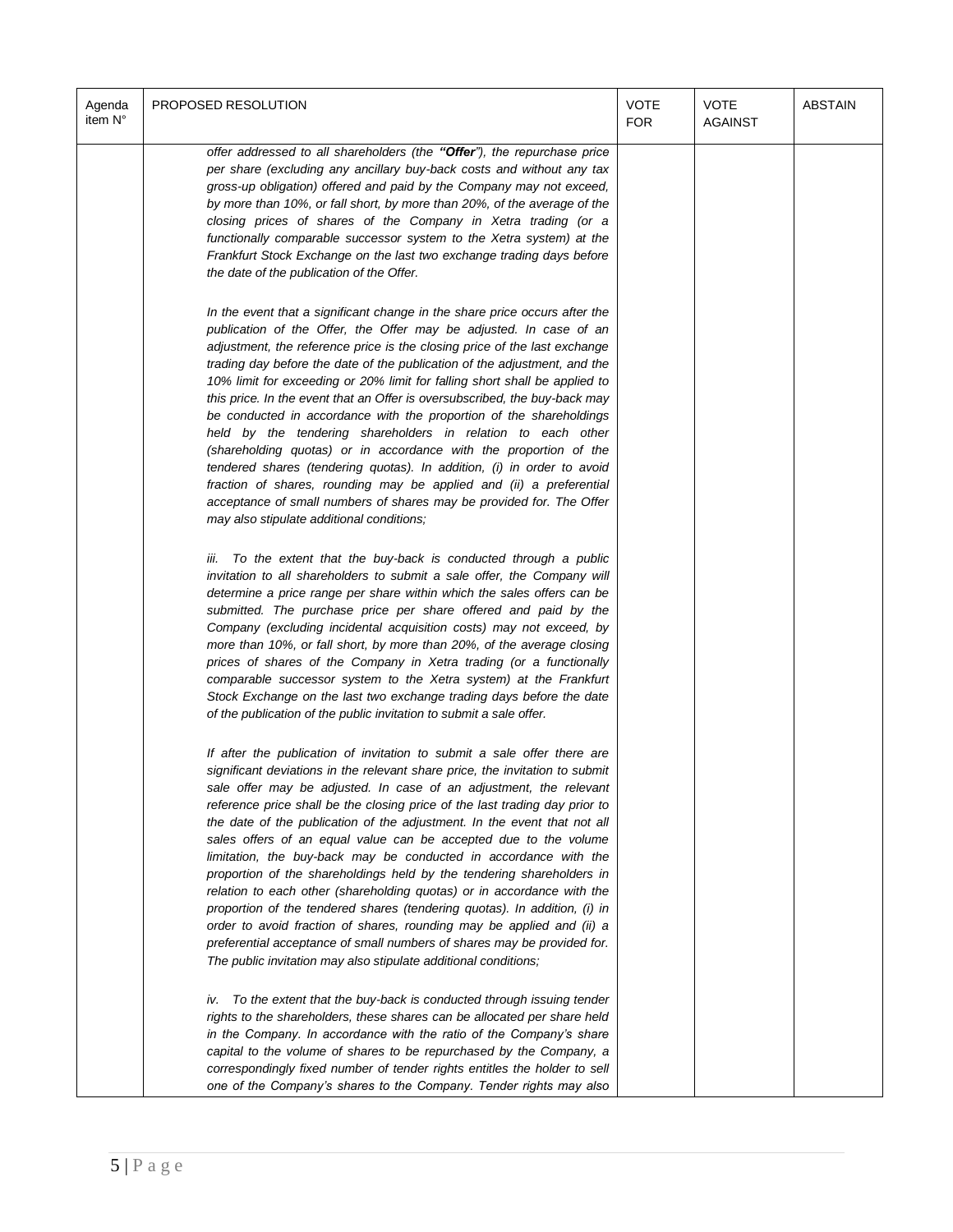| Agenda<br>item N° | PROPOSED RESOLUTION                                                                                                                                                                                                                                                                                                                                                                                                                                                                                                                                                                                                                                                                                                                                                                                                                                                                                                                                                                                                          | <b>VOTE</b><br><b>FOR</b> | <b>VOTE</b><br><b>AGAINST</b> | <b>ABSTAIN</b> |
|-------------------|------------------------------------------------------------------------------------------------------------------------------------------------------------------------------------------------------------------------------------------------------------------------------------------------------------------------------------------------------------------------------------------------------------------------------------------------------------------------------------------------------------------------------------------------------------------------------------------------------------------------------------------------------------------------------------------------------------------------------------------------------------------------------------------------------------------------------------------------------------------------------------------------------------------------------------------------------------------------------------------------------------------------------|---------------------------|-------------------------------|----------------|
|                   | be issued in such manner that one tender right is issued for a number of<br>shares determined on the ratio of the Company's share capital to the<br>buy-back volume. Fractions of tender rights shall not be issued and in<br>this case, the corresponding fractional tender rights shall be excluded.<br>The price or the limit values of the offered purchase price range (each<br>without incidental acquisition costs) at which a share can be sold to the<br>Company upon exercising the tender right is determined in accordance<br>with the provisions of paragraph (iii) above, with the relevant<br>determination date being that of the publication of the repurchase offer<br>granting tender rights, and be adjusted as necessary, with the relevant<br>adjustment date being that of the publication of the adjustment, if any.<br>The Board of Directors, with option to delegate, shall determine the<br>details of the tender rights, in particular their content, term, and, if<br>applicable, tradability. |                           |                               |                |
|                   | The Company is authorised to use the shares that have been or will be acquired as<br>a result of this authorisation or by any other reasons, in addition to selling them on<br>the stock exchange, for all other legally permissible purposes, in particular, but not<br>exclusively, for the following purposes:                                                                                                                                                                                                                                                                                                                                                                                                                                                                                                                                                                                                                                                                                                            |                           |                               |                |
|                   | <i>i.</i> The shares may be sold against cash or against contributions in kind<br>for any purposes or used in order to fulfil obligations or to secure<br>obligations or rights to acquire shares in the Company, in particular<br>under convertible bonds, warrant bonds, profit participation rights and/or<br>participating bonds or combinations thereof issued by the Company; or                                                                                                                                                                                                                                                                                                                                                                                                                                                                                                                                                                                                                                       |                           |                               |                |
|                   | ii. The shares may be offered for acquisition or be promised and/or<br>transferred, as part of any management incentive programme to<br>employees of the Company, to members of the Company's Board of<br>Directors, appointed daily managers or any other corporate officers of<br>the Company; or                                                                                                                                                                                                                                                                                                                                                                                                                                                                                                                                                                                                                                                                                                                          |                           |                               |                |
|                   | iii. The shares may be offered to all shareholders, so that they may<br>acquire shares of the Company in exchange for the (also partial)<br>assignment of their claim to the payment of the dividend, which comes<br>into existence with the resolution of the Company's annual general<br>meeting of shareholders (scrip dividend).                                                                                                                                                                                                                                                                                                                                                                                                                                                                                                                                                                                                                                                                                         |                           |                               |                |
|                   | Any acquired shares under the buy-back authorisation shall be held by the<br>Company or by a subsidiary of the Company as treasury shares with their voting<br>and dividend rights being suspended for the period of time they are held by the<br>Company or by a subsidiary of the Company and are available for distribution by<br>the Board of Directors, or the Delegate, if delegated by the board of directors of the<br>Company, at its full discretion without applying a principle of equality among<br>shareholders.                                                                                                                                                                                                                                                                                                                                                                                                                                                                                               |                           |                               |                |
|                   | This authorisation may be exercised by and all powers are granted to the board of<br>directors of the Company, with the power to delegate, to ensure the<br>implementation of this authorisation.                                                                                                                                                                                                                                                                                                                                                                                                                                                                                                                                                                                                                                                                                                                                                                                                                            |                           |                               |                |
| 18                | The General Meeting approves on an advisory non-binding basis the<br>remuneration policy of the Company established by the board of directors of the<br>Company in its entirety.                                                                                                                                                                                                                                                                                                                                                                                                                                                                                                                                                                                                                                                                                                                                                                                                                                             | 0                         | П.                            | П              |